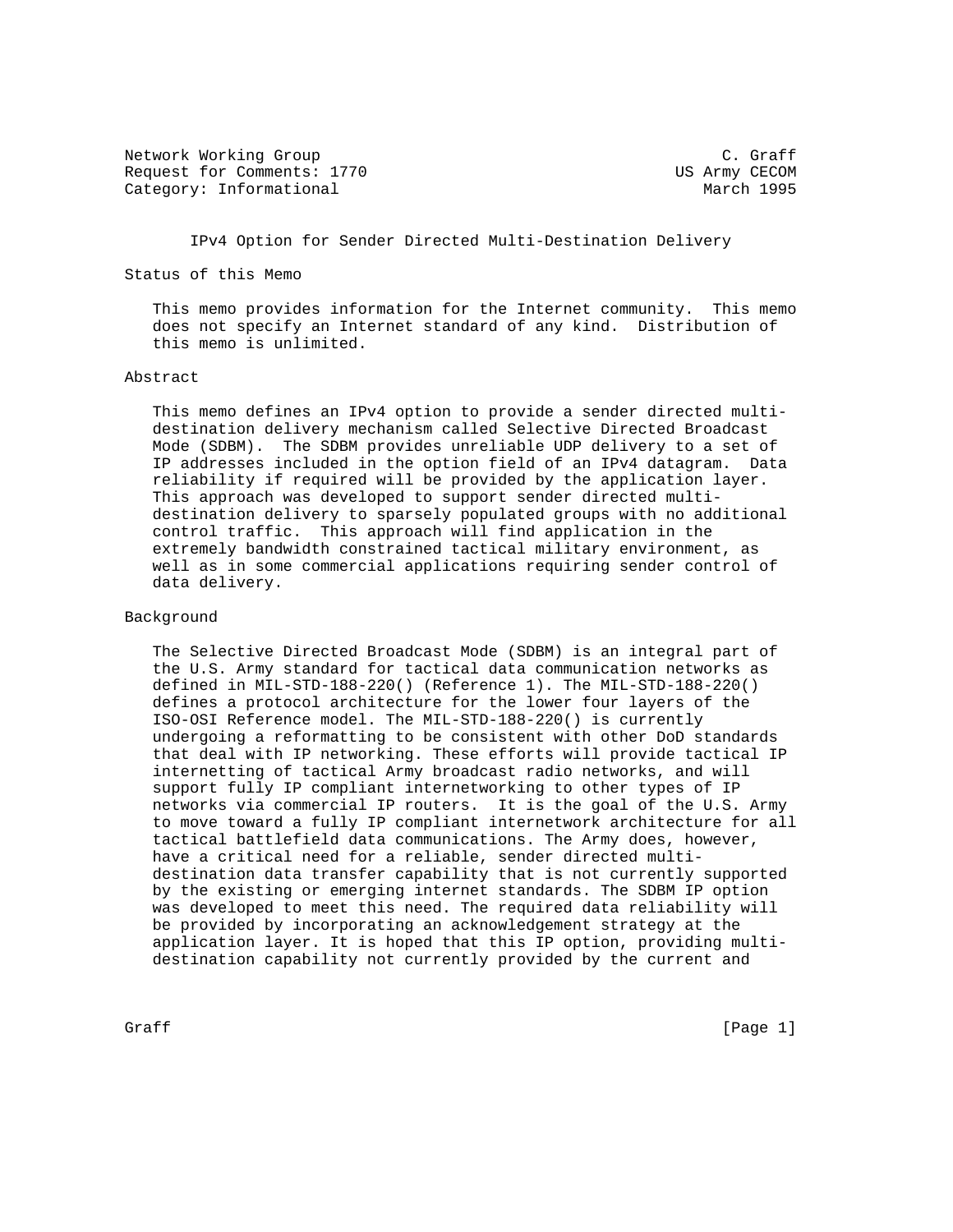emerging internet standards, will be embraced by the internet community and become an integal part of the IP family of protocols and be incorporated in commercial IP software products.

## SDBM Format

 The SDBM provides the ability for an application to explicitly list a set of intended IP destinations. This capability will be implemented as an option in the IP layer, as shown in Figure 1. This option field is variable in length, up to a maximum of 40 octets due to the limitation of the HLEN field as specified in STD 5, RFC 791 (Reference 2). Under this option 38 of the 40 octets would be used to contain the 2 octet control field and a maximum of 9 IP addresses.

| 1<br>8             |                    | 16 |              | 31 |
|--------------------|--------------------|----|--------------|----|
|                    |                    |    |              |    |
| TYPE               | LENGTH             |    | IP ADDRESS 1 |    |
|                    |                    |    |              |    |
| IP ADDRESS 1(Cont) |                    |    | IP ADDRESS 2 |    |
|                    |                    |    |              |    |
| IP ADDRESS 2(Cont) |                    |    |              |    |
|                    |                    |    |              |    |
|                    |                    |    | IP ADDRESS N |    |
|                    |                    |    |              |    |
|                    | IP ADDRESS N(Cont) |    | UNUSED       |    |
|                    |                    |    |              |    |

Figure 1 IP Option Field Layout

Graff [Page 2]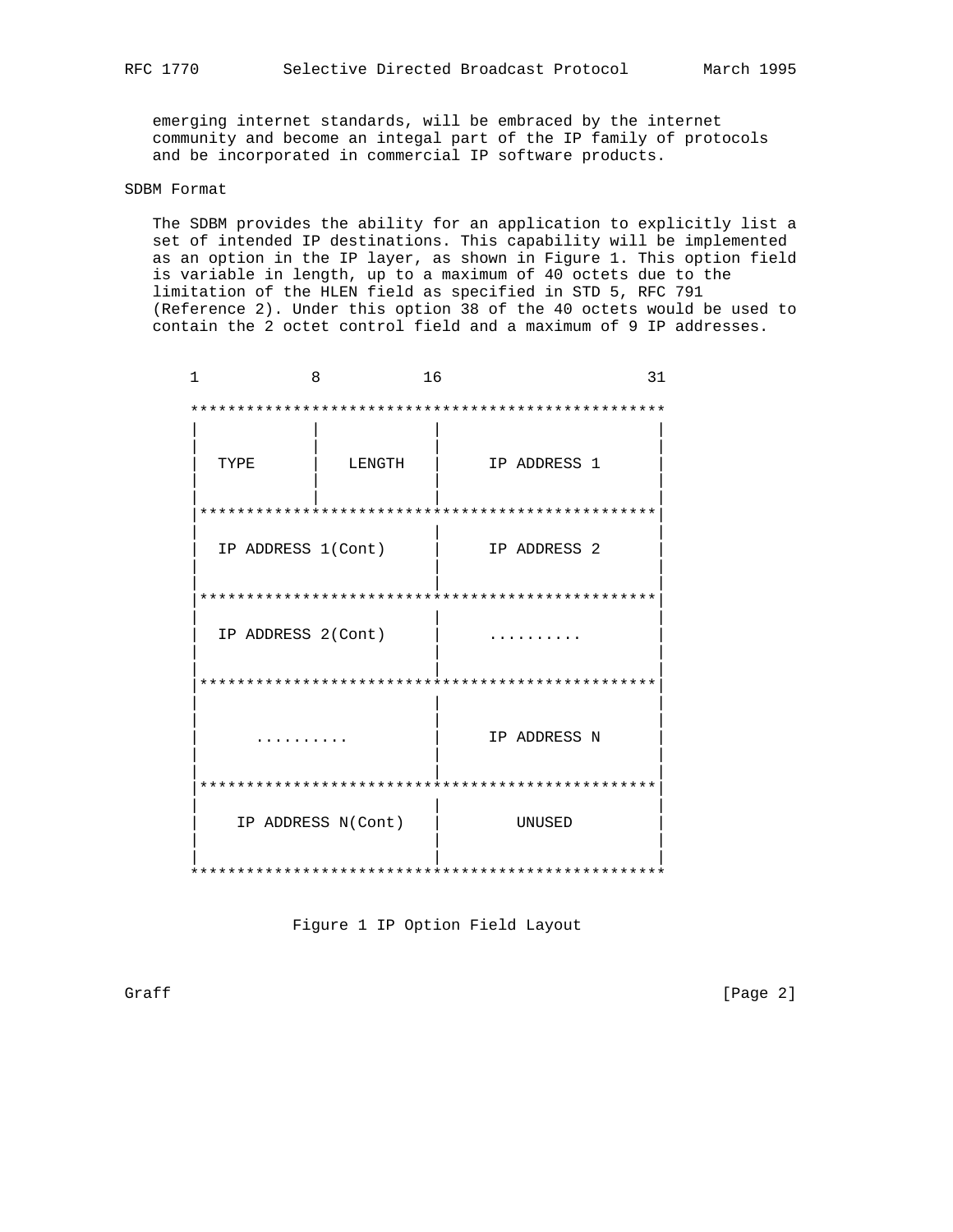The TYPE field specifies the copy flag, class, and option number. The copy field indicates whether or not this option field is to be copied into each fragment if the IP datagram is fragmented. The class field and option number field are set to 0 and 21 respectively. The format of the TYPE field is shown at Figure 2.

| COPY | CLASS | OPTION NUMBER | $=$ | .49 |
|------|-------|---------------|-----|-----|
|      |       |               |     |     |

Figure 2 Type Field Layout

 Since the IP multi-address list shall always be copied to all IP headers during fragmentation, the COPY bit should be set to 1.

 Returning to Figure 1, the LENGTH octet indicates how many octets are in the option field. It is calculated as:

LENGTH =  $2 + 4*(number of IP addresses)$ 

 The remaining octets contain the IP addresses of the specified destination hosts. Each IP address occupies 4 octets.

Transmission of SDBM datagrams

 The procedures for a source host, transit router, and destination router are provided below. When a source host has a message to send to multiple destination hosts, it shall,

- a. Group the destination host internet addresses by their network identifiers (Net IDs). If there are N distinct Net IDs, there will be at least N distinct directed broadcast packets. If there are more that 9 destination hosts on a single net, multiple directed broadcast datagrams must be sent to that net.
- b. For each Net ID, form the directed broadcast address as defined in STD 3, RFC 1122 (Reference 3) for that network. The directed broadcast address is used as the destination address in the IP datagram and the source address is the address of the host sending the message.
- c. Place the entire IP address for up to 9 destination hosts in the in the same net in the option field defined above. The total length of all IP options in a given datagram is limited to 40 octets as determined by the HLEN (Header Length) field which defines the

 $G \cdot \text{C}$   $G \cdot \text{C}$   $G \cdot \text{C}$   $G \cdot \text{C}$   $G \cdot \text{C}$   $G \cdot \text{C}$   $G \cdot \text{C}$   $G \cdot \text{C}$   $G \cdot \text{C}$   $G \cdot \text{C}$   $G \cdot \text{C}$   $G \cdot \text{C}$   $G \cdot \text{C}$   $G \cdot \text{C}$   $G \cdot \text{C}$   $G \cdot \text{C}$   $G \cdot \text{C}$   $G \cdot \text{C}$   $G \cdot \text{C}$   $G \cdot \text{C}$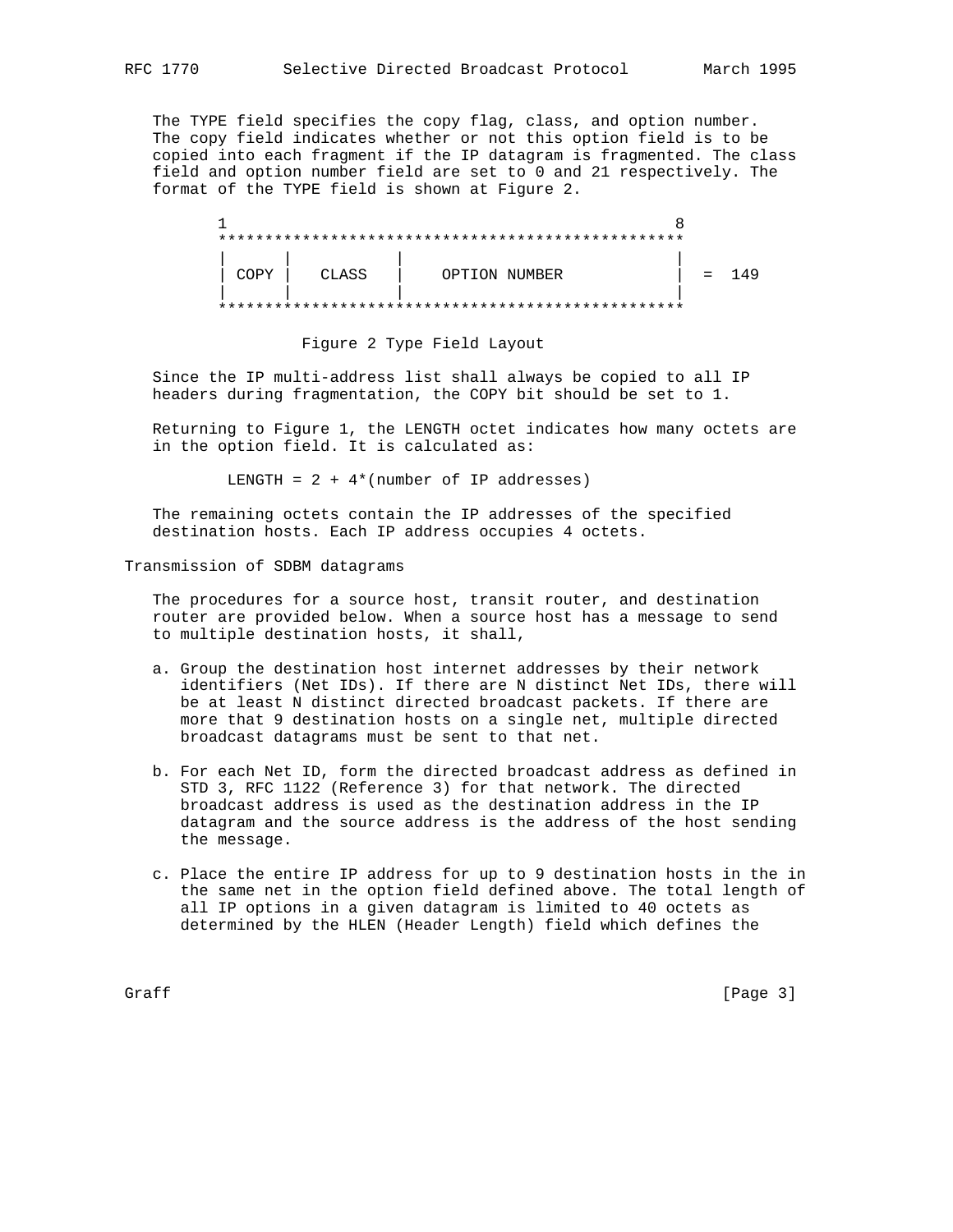number of 32 bit words in the header. If other options are to be included in addition to the SDBM option, the number of addresses in the option field must be reduced accordingly.

 d. The thusly formed datagram shall be transmitted and processed according to normal datagram handling procedures.

 When a IP SDBM datagram encounters a transit router (router not connected to the destination network), the datagram shall be processed in accordance with normal IP datagram handling procedures. When encountering the destination router (the destination network is directly attached to the router), the destination router shall perform a, b or c below:

- a. If the local subnet has a broadcast capability, broadcast to all hosts in the network and let the hosts perform address filtering.
- b. If the local subnet does not support broadcast, form a local subnet packet for each destination host in the SDBM datagram and transmit into the network.
- c. If the local subnet supports reliable layer 2 multi-address capability as provided by MIL-STD-188-220() networks, use a layer 2 multi-address frame to deliver the datagram to addresses found in the IP option field.

Reception of SDBM datagrams

 In processing received SDBM datagrams, receiving hosts shall look inside the IP option field for their address. Processing shall continue only if the host's IP address is found inside this option field. Thus the source host has explicit control over which hosts will process its datagrams. Since SDBM uses a broadcast address in its destination field, the SDBM can only be used with UDP (Reference 4) and not TCP (Reference 5) as the TCP supports only point-to-point connections and not point-to-multi-point.

Graff [Page 4]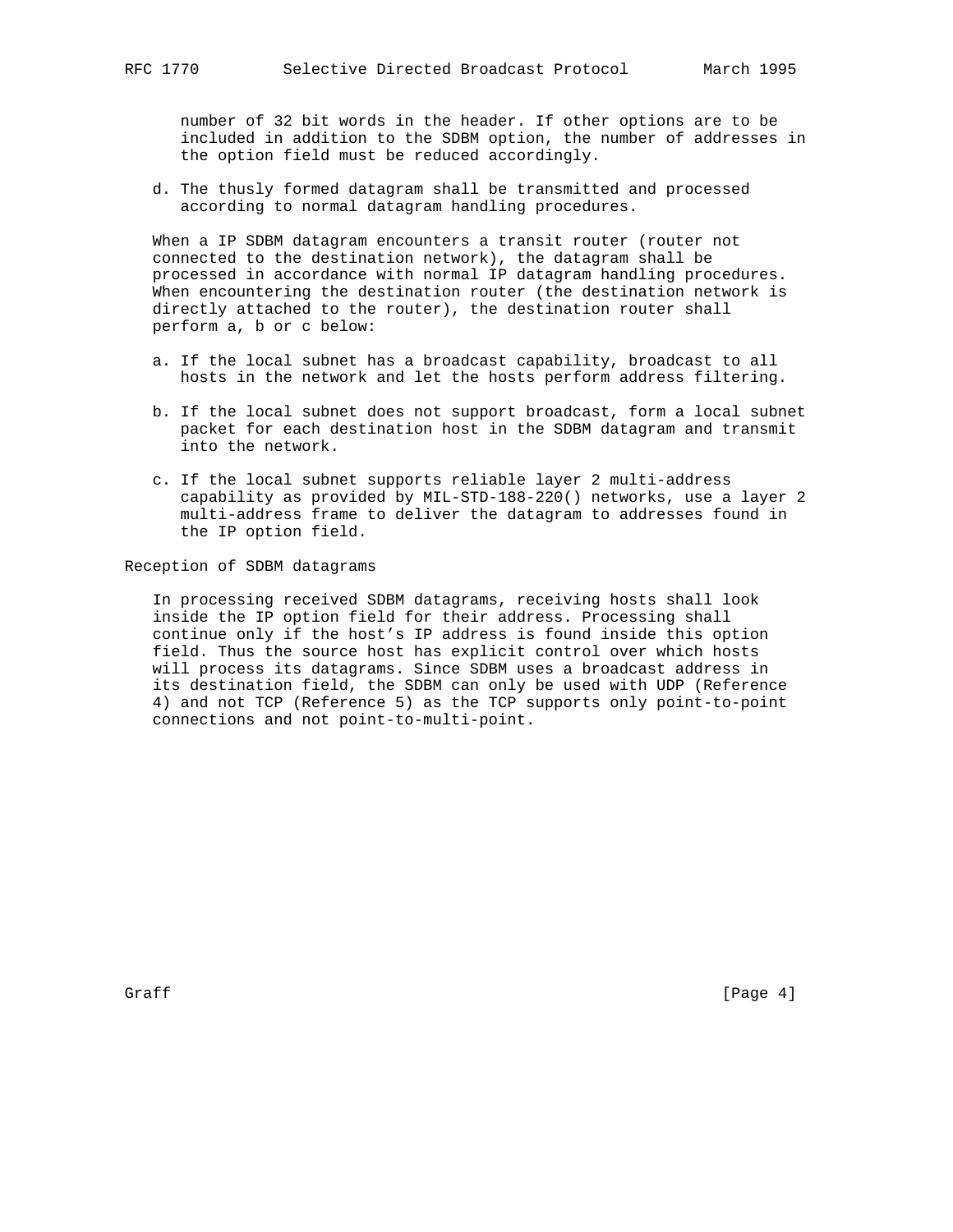Source for MIL-STD-188-220()

The above mentioned MIL-STD-188-220() may be obtained by contacting

 US Army Communications Electronics Command AMSEL-RD-SE-AIN-E (ATTN: Mr. Ted Dzik) Fort Monmouth, NJ 07703

 Comm: (908) 532-1780 Fax: (908) 532-3398 EMail: DZIK@ain3.monmouth.army.mil

Acknowledgements

 The author wishes to acknowledge the major contributions to this work made by Mr. Dave Macauley of ATT and Ms. Barbara Denny of SRI International. Other contributions were made by members of the 188- 220() committee.

References

- (1) "MIL-STD-188-220() For Task Force XXI, Interoperability Standard for Digital Message Transfer Device Subsystems, 23 December 1994.
- (2) Postel, J., "Internet Protocol DARPA Internet Program Protocol Specification", STD 5, RFC 791, DARPA, September 1981.
- (3) Braden, R., Editor, "Requirements for Internet Hosts -- Communication Layers" STD 3, RFC 1122, IETF, October 1989.
- (4) Postel, J., "User Datagram Protocol", STD 6, RFC 768, USC/Information Sciences Institute, August 1980.
- (5) Postel, J., "Transmission Control Protocol DARPA Internet Program Protocol Specification", STD 7, RFC 793, September 1981.

Security Considerations

Security issues are not discussed in this memo.

Graff [Page 5]